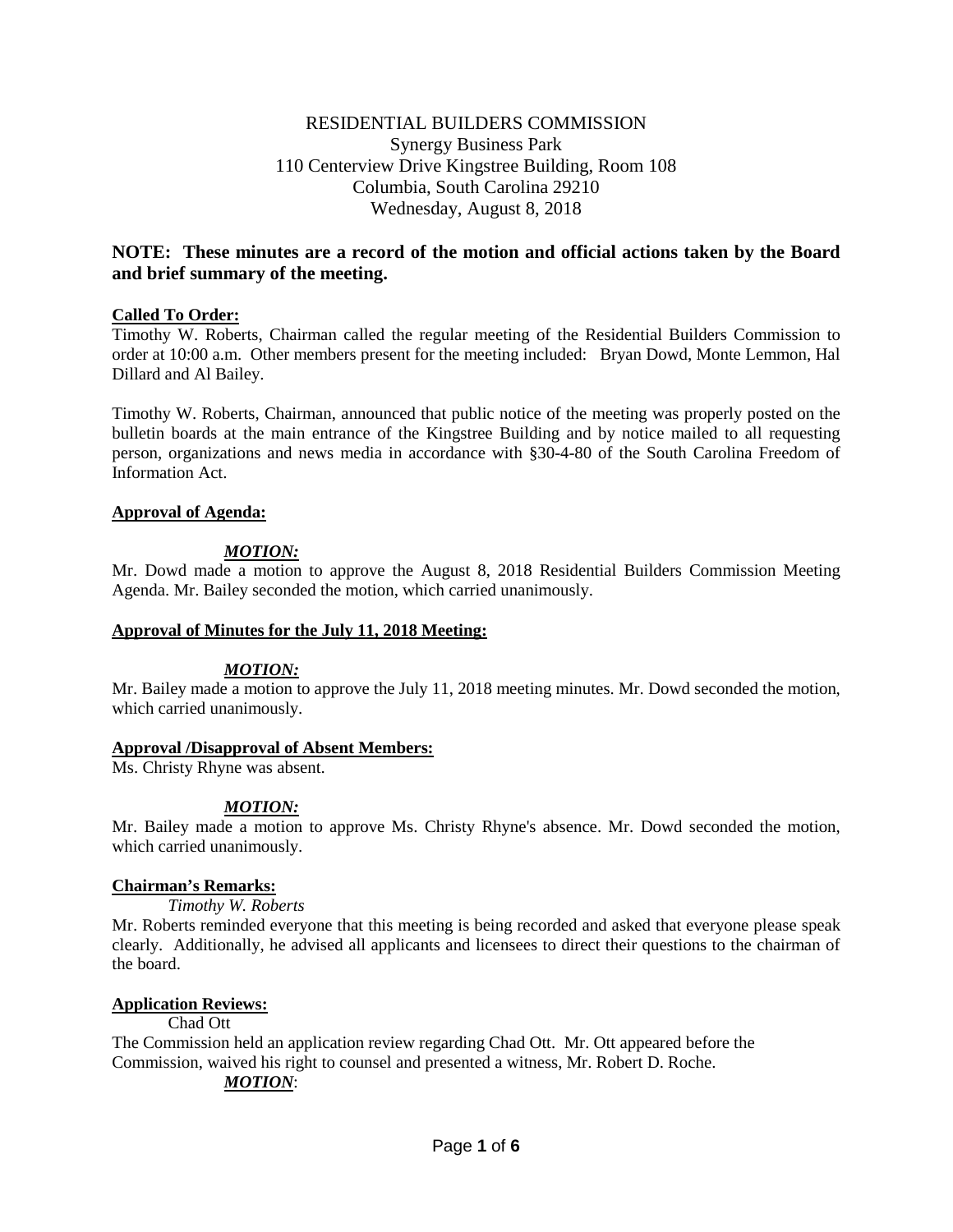Mr. Dillard made a motion to allow Mr. Ott to sit for the exam. Mr. Bailey seconded the motion, which did not carry unanimously. Mr. Dowd opposed.

### Drew Dukes

The Commission held an application review regarding Drew Dukes. Mr. Dukes appeared before the Commission and waived his right to counsel.

# *MOTION*:

Mr. Bailey made a motion to deny Mr. Dukes' request for a license. Mr. Dowd seconded the motion, which did not carry unanimously. Mr. Dillard opposed.

### *Harold Collins Jr*

The Commission held an application review regarding Harold Collins Jr. Mr. Collins appeared before the Commission and waived his right to counsel.

### *MOTION*:

Mr. Bailey made a motion to allow Mr. Collins to sit for the exam. Mr. Dillard seconded the motion, which carried unanimously.

### *Dung Truong*

The Commission held an application review regarding Dung Truong. Mr. Truong appeared before the Commission and waived his right to counsel.

# *MOTION*:

Mr. Dowd made a motion to deny Mr. Truong's request for a license. Mr. Lemmon seconded the motion, which carried unanimously.

### *David King*

The Commission held an application review regarding David King. Mr. King appeared before the Commission and waived his right to counsel.

### *MOTION*:

Mr. Bailey made a motion to allow Mr. King to sit for the exam. Ms. Rhyne seconded the motion, which carried unanimously.

### *Eric Brunhouse*

The Commission held an application review regarding Eric Brunhouse. Mr. Brunhouse appeared before the Commission and waived his right to counsel.

### *MOTION*:

Mr. Lemmon made a motion to deny Mr. Brunhouse's request to sit for the exam. Mr. Bailey seconded the motion, which carried unanimously.

### *James T Campbell*

The Commission held an application review regarding James Taylor Campbell. Mr. Campbell appeared before the Commission and waived his right to counsel.

# *MOTION*:

Mr. Bailey made a motion to allow Mr. Campbell to sit for the exam. Mr. Dillard seconded the motion, which carried unanimously.

### *Hearing Officer Recommendation*

*LW Sumpter Case # 2017-563*

The Board held a Final Order hearing regarding Mr. LW Sumpter. Mr. Sumpter was present and waived his right to counsel.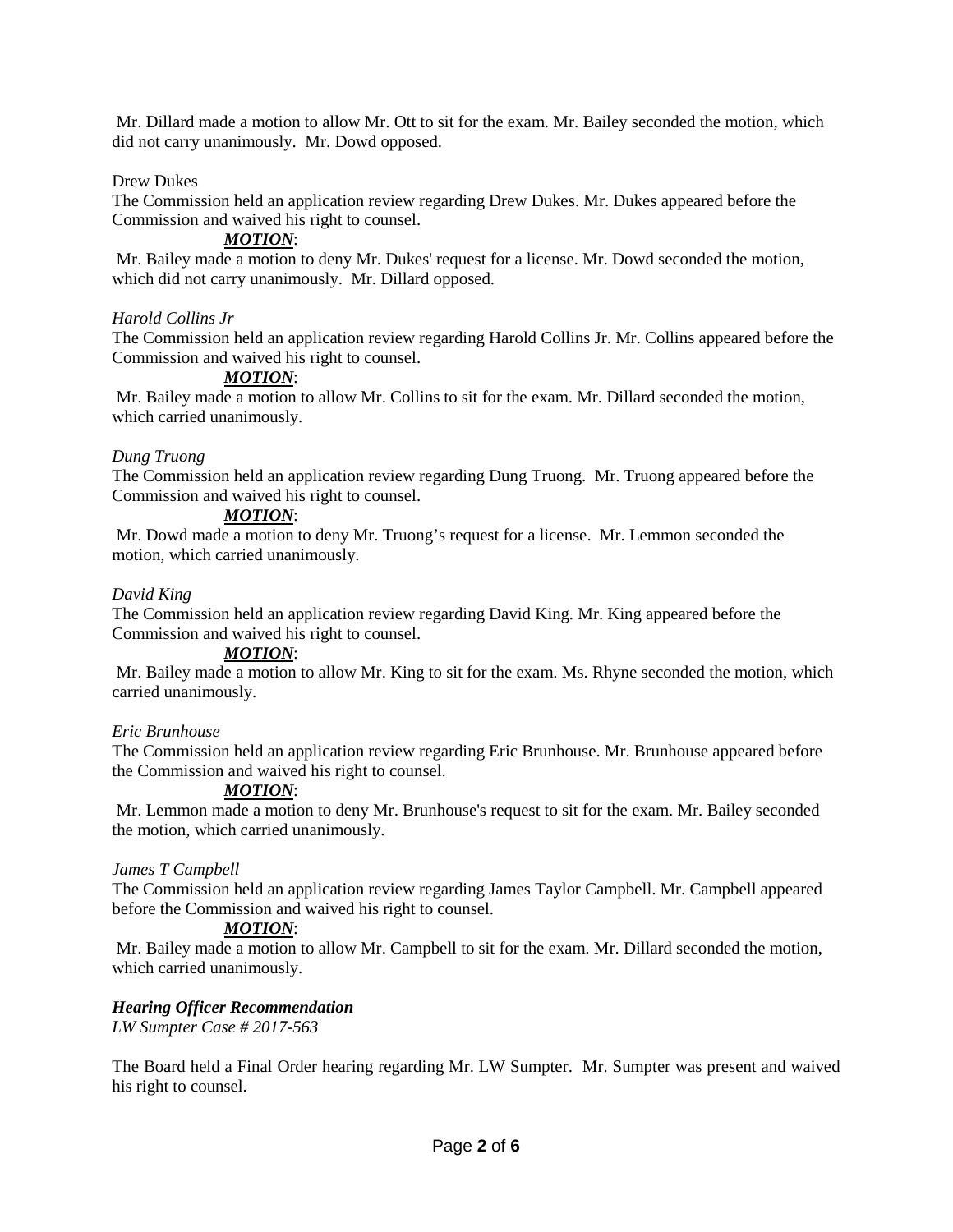# *MOTION:*

Mr. Bailey made a motion to uphold the Hearing Officer's Recommendation with the modification to reduce the fine to \$250 payable within 60 days with no reappearance required if judgments are resolved. Mr. Dowd seconded the motion, which carried unanimously.

### *Nicholas Burn*

The Commission held an application review regarding Nicholas Burn. Mr. Burn appeared before the Commission and waived his right to counsel.

#### *MOTION*:

Mr. Dillard made a motion to allow Mr. Burn to sit for the exam. Mr. Bailey seconded the motion, which carried unanimously.

### *Alejandro Gonzalez*

The Commission held an application review regarding Alejandro Gonzalez. Mr. Gonzalez appeared before the Commission and waived his right to counsel.

# *MOTION*:

Mr. Dillard made a motion to allow Mr. Gonzalez to sit for the exam. Mr. Dowd seconded the motion, which carried unanimously.

*Michael Covarrubio*

Mr. Covarrubio did not appear before the Commission.

# *MOTION*:

No motions have been made.

#### *Kyle Thaxton*

The Commission held an application review regarding Kyle Thaxton. Mr. Thaxton appeared before the Commission and waived his right to counsel.

### *MOTION*:

Mr. Dillard made a motion to allow Mr. Thaxton to sit for the exam. Mr. Dowd seconded the motion, which carried unanimously.

### *John Errico*

The Commission held an application review regarding John Errico. Mr. Errico appeared before the Commission and waived his right to counsel.

#### *MOTION*:

Mr. Dillard made a motion to allow Mr. Errico to sit for the exam. Mr. Dowd seconded the motion, which carried unanimously.

### *James Driggers*

The Commission held an application review regarding James Driggers. Mr. Driggers appeared before the Commission and waived his right to counsel.

### *MOTION*:

Mr. Dowd made a motion to approved Mr. Driggers' request for a specialty registration. Mr. Lemmon seconded the motion, which carried unanimously

### *Eric Manning*

The Commission held an application review regarding Eric Manning. Mr. Manning appeared before the Commission and waived his right to counsel.

### *MOTION*:

Mr. Dillard made a motion to approve Mr. Manning's request for his specialty registration. Mr. Dowd seconded the motion, which carried unanimously.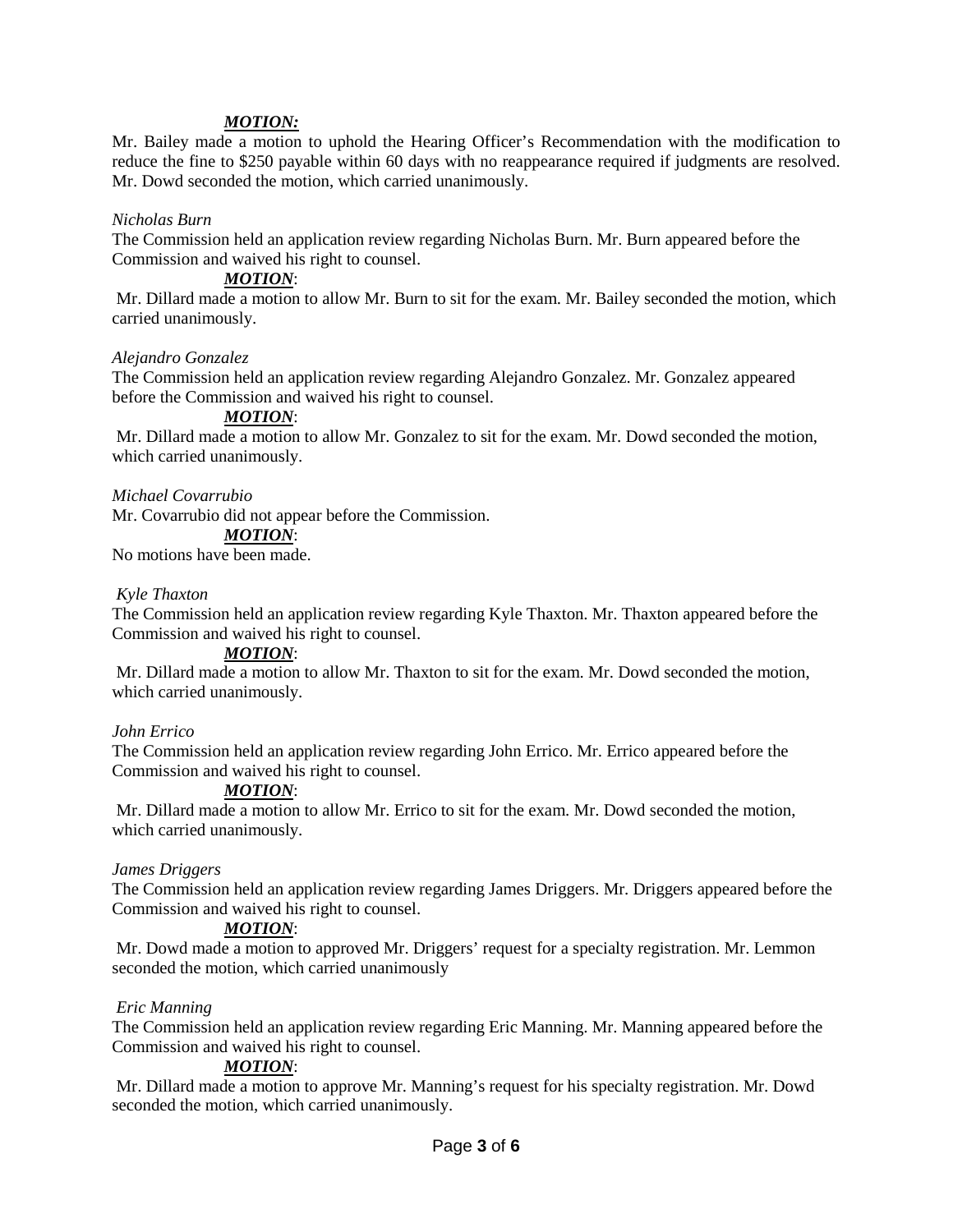### *Lashaun Smalls*

The Commission held an application review regarding Lashaun Smalls. Mr. Smalls appeared before the Commission and waived his right to counsel.

# *MOTION*:

Mr. Bailey made a motion to allow Mr. Smalls to sit for the exam and at renewal in 2021 to submit a credit report. Mr. Dillard seconded the motion, which carried unanimously.

#### *Christopher Sweat*

The Commission held an application review regarding Christopher Sweat. Mr. Sweat appeared before the Commission and waived his right to counsel.

### *MOTION*:

Mr. Dowd made a motion to approve Mr. Sweat's request for a specialty registration. Mr. Bailey seconded the motion, which carried unanimously

# *Renewal:*

*Marcus Stanley*

The Commission held an application review regarding Marcus Stanley. Mr. Stanley appeared before the Commission and waived his right to counsel.

# *MOTION*:

Mr. Dillard made a motion to go into executive session to receive legal advice. Mr. Dowd seconded the motion, which carried unanimously.

### *MOTION*:

Mr. Dillard made a motion to exit executive session after receiving legal advice. Mr. Lemmon seconded the motion, which carried unanimously

#### *MOTION*:

Mr. Bailey made a motion to allow Mr. Stanley 120 days to resolve an outstanding judgment and if he failed to do so, his license would be suspended. Mr. Dillard seconded the motion, which carried unanimously.

# *Request to Sit for Exam after PSI incident:*

#### *James C. Campbell*

The Commission held an application review regarding James C. Campbell. Mr. Campbell appeared before the Commission and waived his right to counsel.

### *MOTION*:

Mr. Bailey made a motion to allow Mr. Campbell to sit for the exam. Mr. Lemmon seconded the motion, which carried unanimously.

### **Final Order Hearings:**

*Donald Mactaggart case # 2015-556*

The Board held a Final Order hearing regarding Mr. Donald Mactaggart. Mr. Mactaggart was not present. Al Bailey recused himself from the hearing due to his service as the hearing officer in this case.

# *MOTION:*

Mr. Dowd made a motion to adopt the Hearing Officer's Recommendation. Mr. Lemmon seconded the motion, which carried unanimously.

### *Jerry A Bailey case # 2017-705*

The Board held a Final Order hearing regarding Mr. Jerry A Bailey. Mr. Bailey was not present. Al Bailey recused himself from the hearing due to his service as the hearing officer in this case.

# *MOTION:*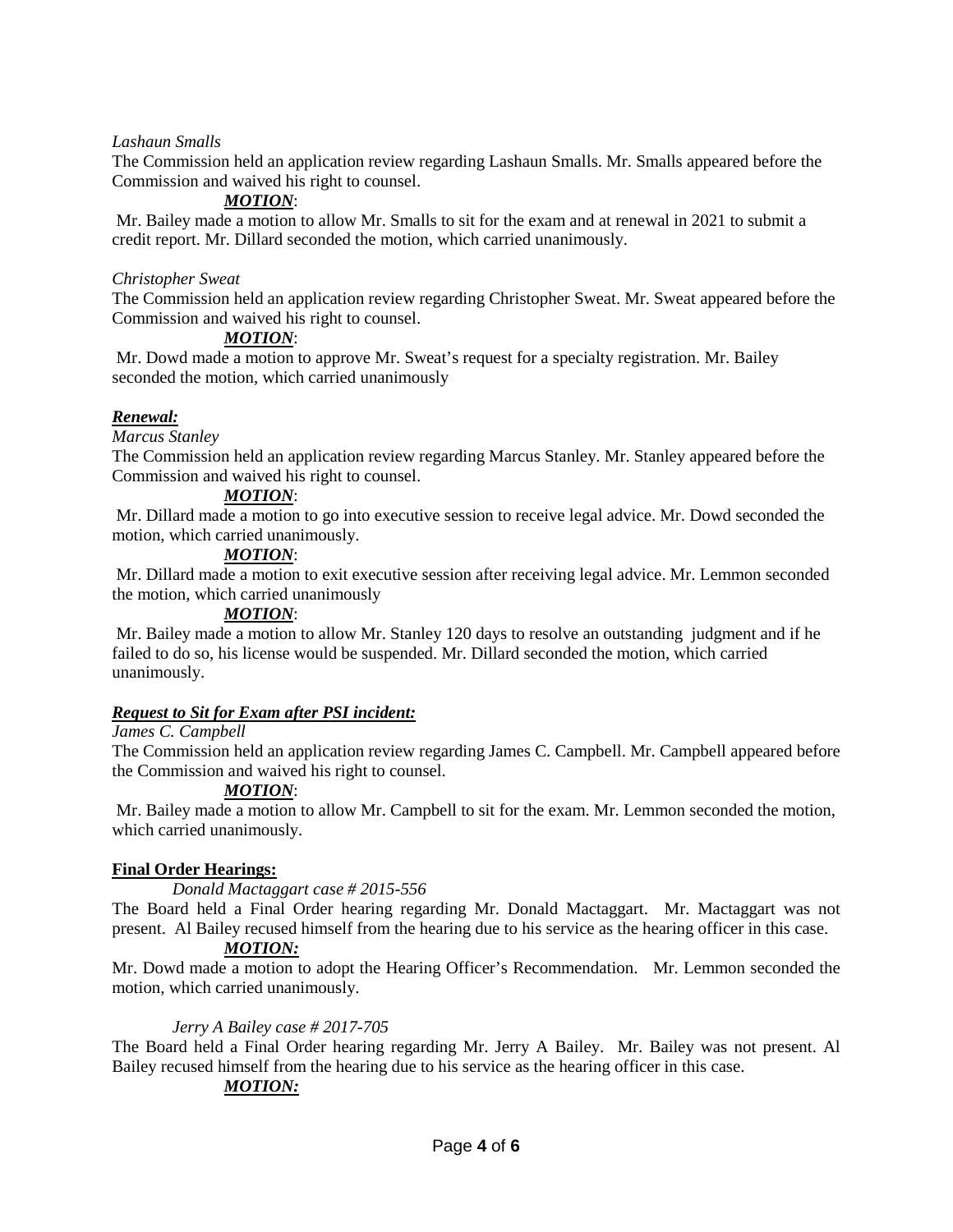Mr. Dillard made a motion to adopt the Hearing Officer's Recommendation. Mr. Dowd seconded the motion, which carried unanimously.

# *Annell Pilarte-Bailey case # 2016-704*

The Board held a Final Order hearing regarding Annell Pilarte-Bailey. Ms. Pilarte-Bailey was not present, but represented at the hearing by attorney Carl Hiller, Esq. Al Bailey recused himself from the hearing due to his service as the hearing officer in this case.

# *MOTION:*

Mr. Dillard made a motion to adopt the Hearing Officer's Recommendation. Mr. Dowd seconded the motion, which carried unanimously.

### *Noel Peterson Tyrpak case# 2017-588*

The Board held a Final Order hearing regarding Mr. Noel Tyrpak. Mr. Tyrpak was not present. Al Bailey recused himself from the hearing due to his service as the hearing officer in this case.

# *MOTION:*

Mr. Dillard made a motion to adopt the Hearing Officer's Recommendation. Mr. Lemmon seconded the motion, which carried unanimously.

Mr. Bailey returned to the meeting. *Terrence D Manigo case# 2016-444*

The Board held a Final Order hearing regarding Mr. Terrence Manigo. Mr. Manigo was present and was represented by legal counsel, Darryl Caldwell. Tim Roberts recused himself from the hearing due to his service as the hearing officer in this case.

### *MOTION:*

Mr. Dowd made a motion to adopt the Hearing Officer's Recommendation. Mr. Dillard seconded the motion, which carried unanimously.

Tim Roberts returned to the meeting.

### **Home Inspector requirements for the SC Residential Builders Management and Law Exam** *MOTION:*

Mr. Bailey made a motion to require home inspectors to take and pass the SC Residential Business Management and Law Exam effective January 1, 2019, in order to be licensed. Mr. Lemmon seconded the motion, which carried unanimously.

### **Administrator's Remarks:**

No remarks made.

### **OIE Report – Mr. Todd Bond:**

*Todd Bond, Chief Investigator of OIE* Mr. Todd Bond, presented the OIE report. Mr. Todd Bond reported the number of investigations to date:

> **Complaints Received –** 460 **Active Investigations –** 230 **Closed Cases –** 463

### **New Business**

A. Recommendations of IRC *MOTION:*